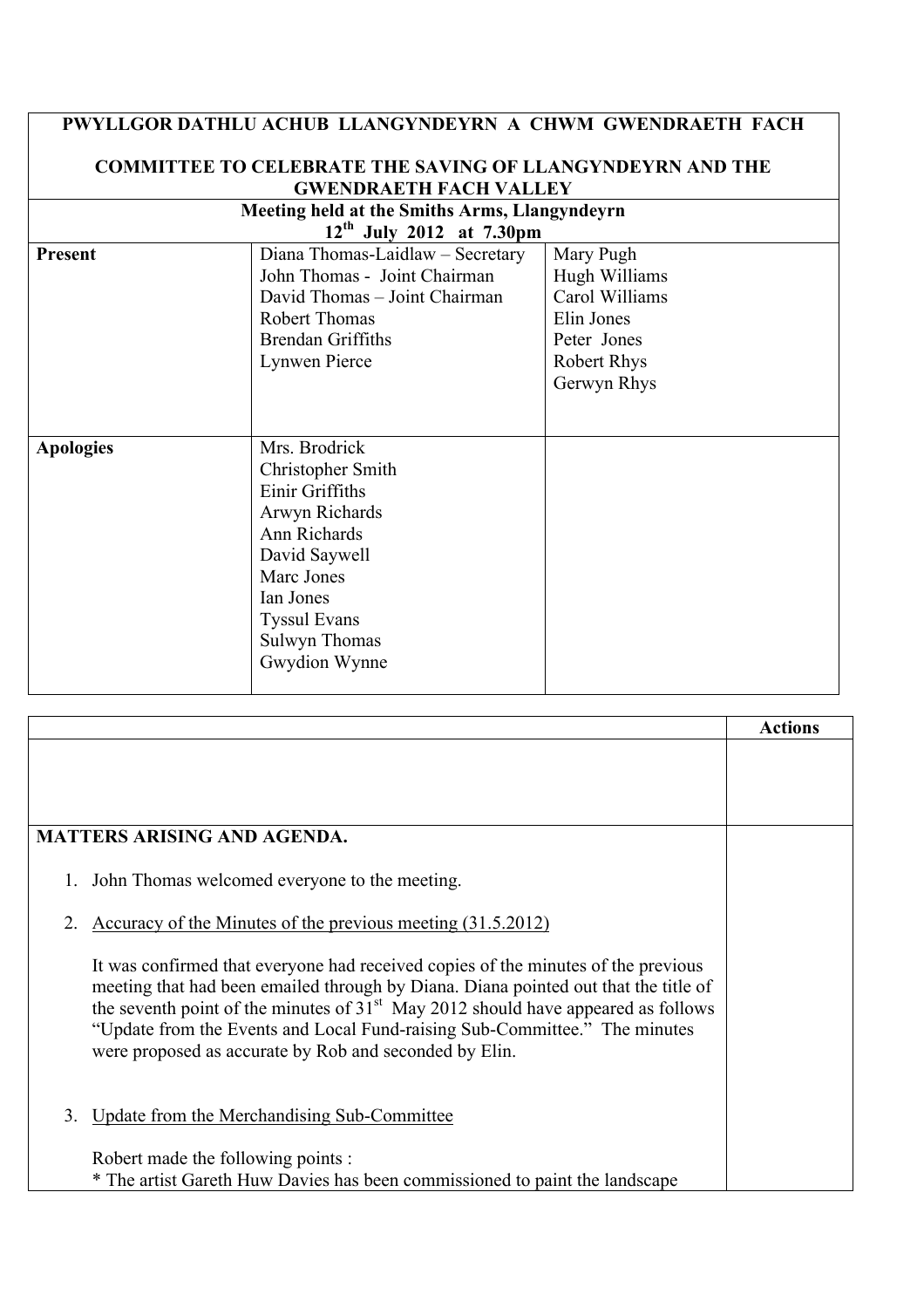|    | painting of Llangyndeyrn and the Gwendraeth Fach Valley. Robert will be                                                                                                    | R.T. |
|----|----------------------------------------------------------------------------------------------------------------------------------------------------------------------------|------|
|    | contacting Gareth Huw Davies.<br>* The commemorative china will be produced, and that Brian Thomas will be                                                                 |      |
|    | applying for a grant to help fund this.                                                                                                                                    |      |
|    | * The pens and pencils will be produced at a later stage, nearer to the time of the                                                                                        |      |
|    | main celebrations.                                                                                                                                                         |      |
|    | * More photos of the village and local area are needed for the Calendar. The<br>intention is to have twelve photos of the village from the past and twelve recent          |      |
|    | photos. Bren and John have already visited Donald Williams and have selected                                                                                               |      |
|    | some photos from his collection. There will be two photos for every month of the                                                                                           |      |
|    | year. Peter suggested that the Merchandising sub-committee should select the<br>photos. Diana agreed with this. Rob stated that it will cost between £600 and £800         |      |
|    | to produce one hundred copies of the calendar. So each calendar will cost at least                                                                                         |      |
|    | £6. David suggested that we could find out how much it would cost to produce two                                                                                           |      |
|    | hundred calendars.                                                                                                                                                         |      |
|    |                                                                                                                                                                            |      |
| 4. | Update from the Events and Local Fund-Raising Sub-Committee.                                                                                                               |      |
|    | Elin thanked everyone for taking part in/supporting the Treasure Hunt. Twenty four                                                                                         |      |
|    | cars had taken part, a raffle had raised funds on the evening, a gift of £100 had been                                                                                     |      |
|    | presented by the school, and that Mrs. Brodrick had also presented a gift of £100.<br>Elin stated that another Treasure Hunt may be organised next year. The next fund-    |      |
|    | raising events will be in the Autumn. John thanked Elin, Karen and Peter for                                                                                               |      |
|    | organising the Treasure Hunt.                                                                                                                                              |      |
|    |                                                                                                                                                                            |      |
| 5. | Update from the Publicity and Marketing Sub-Committee.                                                                                                                     |      |
|    | David stated that this sub-committee had not met, consequently there is no update.                                                                                         |      |
|    | He did draw everyone's attention to the fact that Hugh Williams had been                                                                                                   |      |
|    | interviewed by Rachel Moses, a journalist from the "Carmarthen Journal," and that                                                                                          |      |
|    | this article about the history of the events of 1963 was in this week's edition of the<br>paper. Brendan stated that Rachel Moses is keen to help with providing publicity |      |
|    | for the upcoming celebratory events.                                                                                                                                       |      |
|    |                                                                                                                                                                            |      |
|    |                                                                                                                                                                            |      |
|    | Meeting with Hywel Rees at "Y Berllan":                                                                                                                                    |      |
| 6. |                                                                                                                                                                            |      |
|    | John stated that Hywel Rees had numerous press-cuttings, along with his father's                                                                                           |      |
|    | diary at the meeting. After discussion it was agreed that one book would be<br>produced for the 2013 celebrations – a "Collection of Memories." Robert Rhys                |      |
|    | intends to include information/extracts from W.M.Rees' diary, along with facts                                                                                             |      |
|    | from "Cloi'r Clwydi" in the new book for 2013. Ann Richards is willing to arrange                                                                                          |      |
|    | for someone to go around interviewing people who lived in the village in 1963.<br>This information will also be included in the new book.                                  |      |
|    | It was noted that the English translation of "Cloi'r Clwydi" will soon be                                                                                                  |      |
|    | downloaded on the Llangyndeyrn.org website.                                                                                                                                |      |